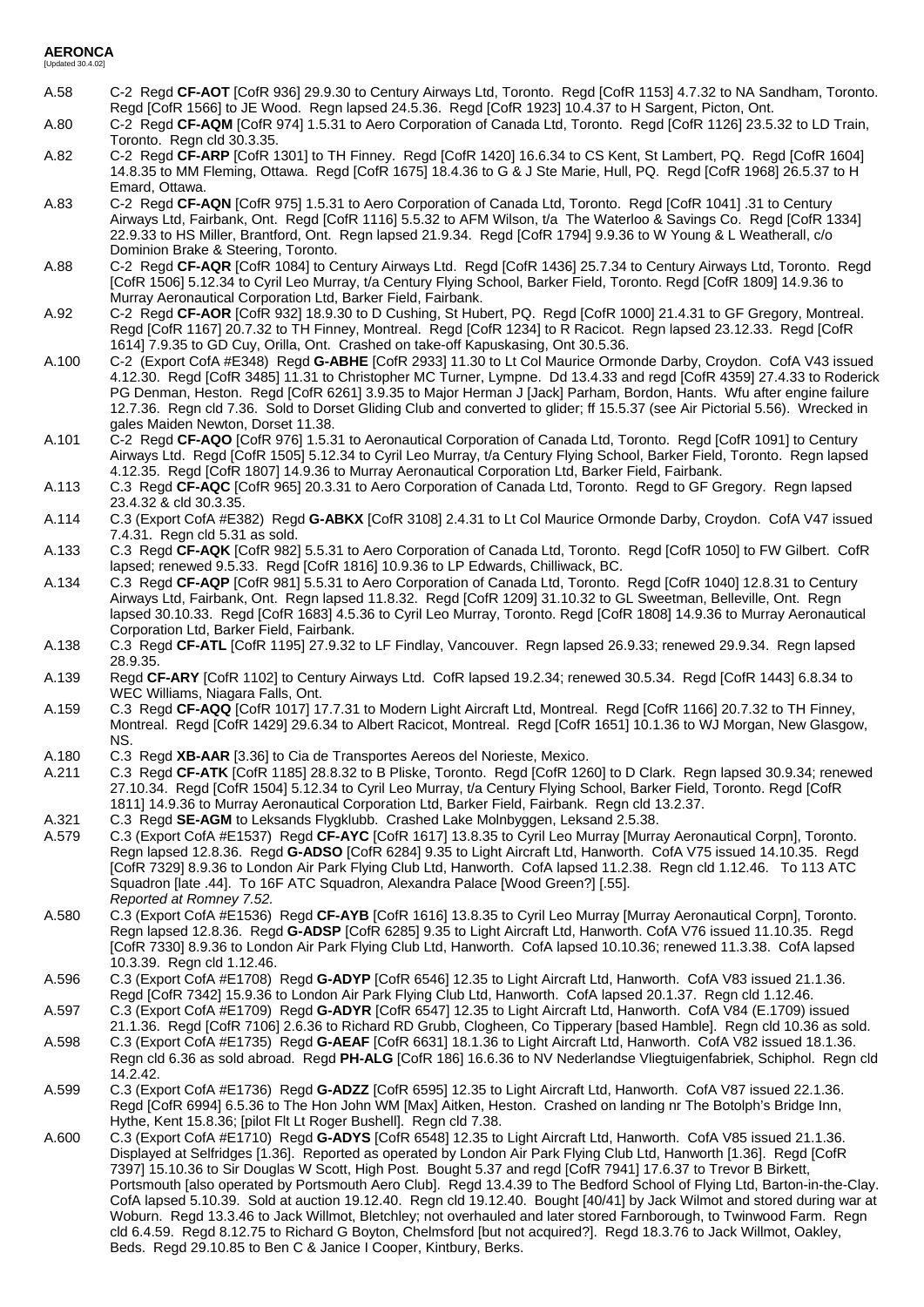- A.601 C.3 (Export CofA #E1711) Regd **G-ADYT** [CofR 6549] 12.35 to Light Aircraft Ltd, Hanworth. CofA V86 issued 21.1.36. Regd [CofR 6744] 18.2.36 to Leonard Harris, Hanworth. CofA lapsed 20.1.37. Regn cld 12.37 as sold.
- A.603 C.3 (Export CofA #E1737) Regd **G-AEAC** [CofR 6617] 5.1.36 to Light Aircraft Ltd, Hanworth. CofA V81 issued 18.1.36. Regn cld 6.36 as sold abroad. Flown by Flt Lt David W Llewellyn to South Africa; departing Lympne 7.2.36; arr Johannesburg 1.3.36. Regd **ZS-AGX** 3.36. Regd **CR-ABA** 5.39.
- A.604 C.3 (Export CofA #E1738) Regd **G-AEAE** [CofR 6624] 1.36 to Light Aircraft Ltd, Hanworth. CofA V88 issued 22.1.36. Regd [CofR 7015] 13.5.36 to Aeronautical Corporation of GB Ltd, Peterborough. Regn cld 12.36. Probably used as pattern aircraft for Aeronca 100 production.
- A.609 C.3 (Export CofA #E1752) Regd **G-AEFU** [CofR 6893] 14.4.36 to Reginald George Williams, Hanworth. CofA V95 issued 14.4.36. Regn cld 4.37 as sold. Regd **EI-ABN** [CofR 49] 16.6.37 to Rev Joseph Furlong, Finglas. Wfu Weston .39. Regn cld 22.11.55. Scrapped Weston .56; remains still stored [7.57, 61].
- A.610 C.3 (Export CofA #E1753. Regd **G-AEFT** [CofR 6892] 4.36 to Light Aircraft Ltd, Hanworth. CofA V96 issued 27.4.36. Regd [CofR 7014] 13.5.36 to Cinque Ports Flying Club Ltd, Lympne. Cld 6.2.39 & regd 15.3.39 to Lt Cdr Randall MB Ward RNVR, Sandown. CofA lapsed 12.7.40; stored Sandown in WWII. Regn cld 1.12.46. Sold to Robin Brodie-James, Woking. Regd (CofR R3153) 19.2.52 to Paul Simpson, Pinner (jointly bought with Arthur WJG Ord-Hume). Rebuilt with second cabin door and additional windows & CofA renewed 4.3.54; based Panshanger. Regn cld 10.12.55 as wfu. Regd 9.4.56 to Harold Dodd, Ponteland. Cld 30.8.56 & regd 31.8.56 to Bernard Fitzgerald Collins, Thorpe Bay, Essex (based Southend). AtoF issued 11.7.57 (unconfirmed – notified to ARB 2.58). Cld 30.9.58 & regd 23.10.58 to Ronald Richard Black & Robert May, t/a Aeronca Flying Group, Southend. AtoF lapsed 7.7.59. Cld 23.6.59 & regd 10.7.59 to Guy Herman Baker, Chislehurst, Kent. Cld 18.10.61 & regd 15.11.61 to John Stanley Sproule, Shoreham. AtoF renewed 26.7.63. Cld 10.5.64 & regd 20.5.64 to Philip Dunn, Folkestone (based Rochester). Cld 27.3.66 & regd 25.4.66 to Clifford Edwin Humphreys, Peter Templeman Duncan & Donald Robert McKenzie [Cheltenham/Northwood, Middx/Purley, Sy]; operated by Buccaneer Flying Group, RNAS Yeovilton. AtoF lapsed 27.4.68; renewed 14.5.69. AtoF lapsed 13.5.70. CofA renewed 6.6.72. Regd 16.9.93 to CE Humphries, t/a G-AEFT Group, Middle Wallop. Regd 21.8.96 to Nicolas Stephen Chittenden, Rugby, later Penzance, later Liskeard.
- A.638 C.3 Regd **G-AESB** 5.8.88 to Carol Elizabeth Cooper & William Brian Cooper, Basingstoke. Regd 20.10.89 to Dudley Sinclair Morgan & Irene Marion Morgan, Gosport. Regd 15.9.97 to Robert John Middleton Turnbull, Rydinghurst Farm, Cranleigh.
- A.663 C.3 (Export CofA #E2001) Regd **G-AELX** [CofR 7222] 7.36 to unknown [probably Aeronautical Corporation of GB Ltd]. Regd [CofR 7352] 17.9.36 to London Air Park Flying Club Ltd, Hanworth. CofA V102 issued 1.10.36. CofA lapsed 27.1.39. Regd 2.3.39 to Peterborough Flying Club Ltd, Horsey Toll. Regn cld 23.8.39 as sold. Sold [10.46] & regd 12.9.49 to Robert R Ward, Stamford, Lincs. CofA renewed 27.9.49. Crashed in Irish Sea 9.6.51 en route Isle of Man & Blackpool; RR Ward killed. Regn cld 20.9.51.
- A.664 C.3 (Export CofA #E2002) Regd **G-AELY** [CofR 7223] 7.36 to unknown [probably Aeronautical Corporation of GB Ltd]. Regd [CofR 7353] 17.9.36 to London Air Park Flying Club Ltd, Hanworth. CofA V103 issued 19.12.36. Crashed Hanworth 9.10.37. Regn cld 1.12.46.
- A.666 PC.3 Seaplane Regd **VR-OAA** (CofR 1) 28.8.36 to Dr VA Stokes, Sandakan.
- A.678 C.3 Regd **ZS-AJN** 2.37. Regn cld at census 30.7.47.
- A.679 C.3 Regd **ZS-AJO** 1.38. Regn cld at census 30.7.47.
- A.683 C.3 Regd **ZS-AJP** 2.37. Regn cld at census 30.7.47.
- A.684 C.3 Regd **ZS-AJR** 2.37. Regn cld at census 30.7.47.
- A.709 C.3 Regd **G-AEOO** [CofR 7415] 26.10.36 to Aircraft Exchange & Mart Ltd, Hanworth. No CofA issued. Regn cld 6.38. Reportedly scrapped Denham .49 [unconfirmed].
- A.711 C.3 Regd **G-AEOP** [CofR 7416] 26.10.36 to Aircraft Exchange & Mart Ltd, Hanworth. No CofA issued. Regn cld 6.38. Remains stored Denham .49 [& 5.51].
- Note: 434 ATC Squadron, Orme School, Newcastle, Staffs had an Aeronca C.3 [5.43] and were seeking an airscrew

## **AERONCA 100**

- AB.101 Initial CofA application 4.36 in name of Light Aircraft Ltd. Regd **G-AENW** [CofR 7358] 22.9.36 to Aeronautical Corporation of GB Ltd. CofA 5706 issued 9.11.36. CofA lapsed 8.11.37. Regd [CofR 8622] 11.7.38 to Aircraft Exchange & Mart Ltd, Hanworth. Regn cld 1.12.46.
- AB.102 CofA 5716 issued 23.11.36 to Pike Brothers Ltd. Regd **VH-UYZ** [CofR 620] 13.1.37 to WW Pike, t/a Light Aeroplanes Pty Ltd, Brisbane. Sold 4.12.37 & regd 11.1.38 to HH Simpson, Mackay, Qld. Sold 11.5.38 to JB Newberry, Sarina, Qld. Sold 4.8.39 to B Thomas, Gordonvale, Qld. CofA lapsed 3.8.40. Regn cld 7.11.40.
- AB.103 CofA 5717 issued 23.11.36 to Lyons Brothers. Regd **VR-SAS** [CofR 20] 17.12.36 to Lyons Brothers, Singapore.
- AB.104 CofA 5721 issued 25.11.36 to Aerial Transport Co Ltd. Regd **VH-UXU** [CofR 629] 31.3.37 to Aerial Transport Co Pty Ltd, Sydney. Sold to Southern Airlines & Freighters Ltd, Melbourne. Sold 7.6.38 & regd 17.6.38 to WHJ Colvill, Cremorne, NSW. Sold 11.6.40 to B Thomas, Gordonvale, Qld. Wfu .41. Regn cld 10.11.47.
- AB.105 CofA 5722 issued 25.11.36 to Aerial Transport Co Ltd. Regd **VH-UXV** [CofR 694] 4.3.38 to AR Clancy, Rosebery, NSW. Sold 23.3.38 & regd 23.3.38 to IF McSparron, Ardlethan, NSW. Regn cld 5.2.46. Regd 9.9.46 to ED Jones, Paddington, NSW. Regn cld 3.10.47; regd 23.2.48 to same owner. Regn cld 24.11.49. Regd **VQ-FAJ** 4.2.50 to GJ Webster. Regd 11.11.50 to JP Meehan, Lautoka. Crashed on golf course Singatoka 1.51. Sold 20.2.52 to TA Sanders, Nandi. Shipped to Colin Fieldwick, New Zealand 28.10.65 on SS Argentinian Reefer. Regn **ZK-AYW** reserved but NTU. Stored nr Hastings [86] pending rebuild. Regd **ZK-AMW** 11.4.06 to CJM Netherclift, Napier & reflown Bridge Pa .06.
- AB.106 Regd **G-AESX** [CofR 7621] 1.2.37 to Aeronautical Corporation of GB Ltd. CofA 5783 issued 3.2.37. Possibly operated by Cinque Ports Flying Club, Lympne [37]. CofA lapsed 2.2.38. Regd [CofR 8623] 11.7.38 to Aircraft Exchange & Mart Ltd, Hanworth. Regn cld 1.12.46 by Secretary of State.
- AB.107 Untraced
- AB.108 Regd **G-AEUW** [CofR 7700] 2.37 to Aeronautical Corporation of GB Ltd, Hanworth. CofA 5826 issued 23.2.37. CofA lapsed 22.2.38. Regd [CofR 8625] 11.7.38 to Aircraft Exchange & Mart Ltd, Hanworth. Regn cld 1.12.46.
- AB.109 Regd **G-AESP** [CofR 7603] 18.1.37 to Aircraft Exchange & Mart Ltd, Hanworth. CofA 5827 issued 23.2.37. Sold 1Q.38. Regd [CofR 8642] 15.7.38 to John Bertram [Jack] Patston, Eyebury House, Eye, Peterborough. CofA lapsed 14.11.39; stored Eyebury House during WWII. CofA renewed 23.7.46. Cld 30.4.47 as sold. Regd 9.10.47 to Arthur Robert Pilgrim, Totteridge. Cld 14.8.48 & regd 24.9.48 to Speedbird Flying Clubs Ltd, Denham. Renamed 4.49 to Aero Airways Associations Ltd. CofA lapsed 28.10.49. Regn cld 4.9.52 as sold. Stored Hurn [4.53]. Sold to Russell L Whyham, Squires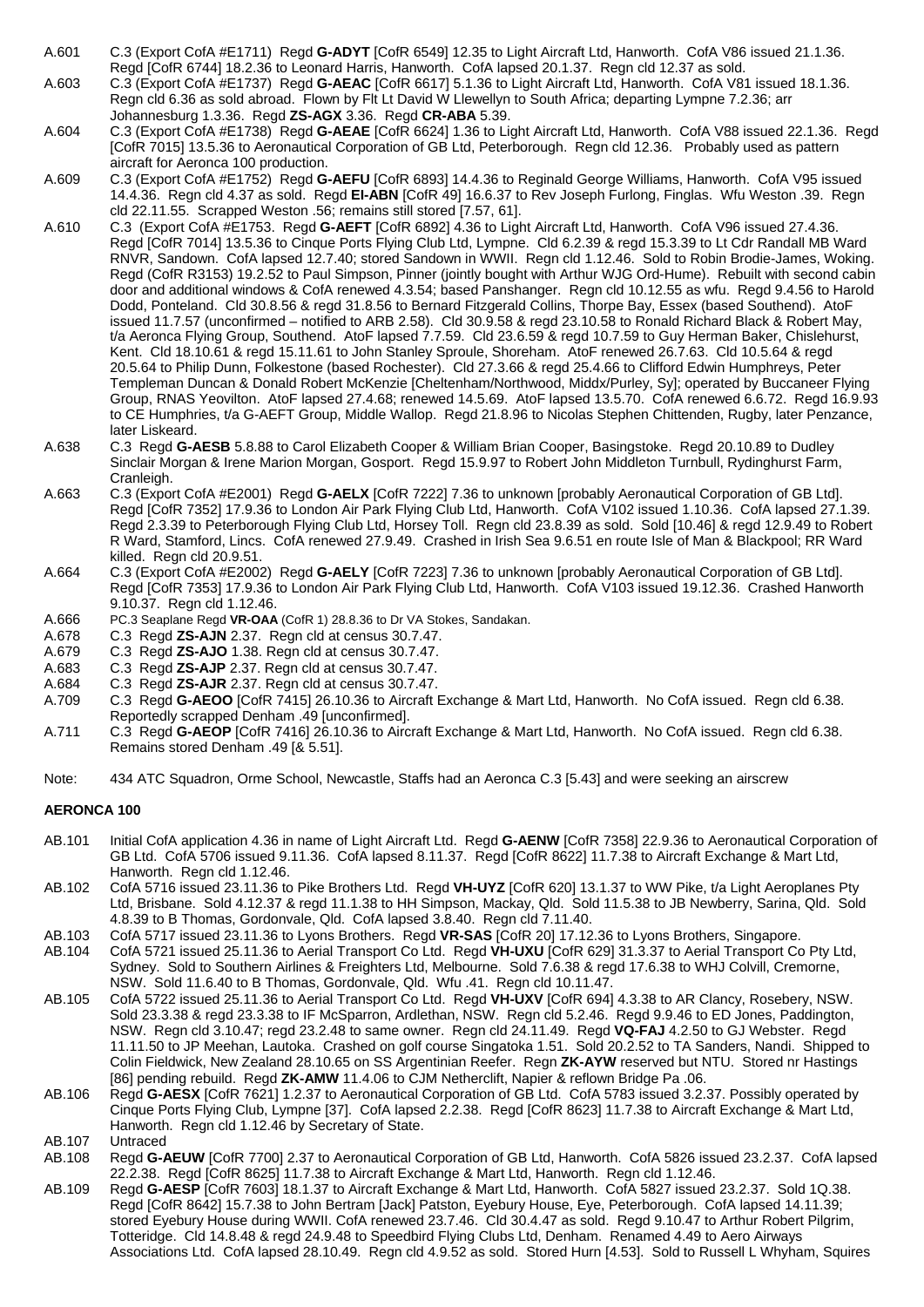Gate [3.54/12.56]. To Silverstone [57]; to Wembley.58 as spares for G-AEXD.

- AB.110 Regd **G-AETG** [CofR 7633] 2.37 to Aeronautical Corporation of GB Ltd, Hanworth. CofA 5828 issued 23.2.37. Regd (CofR 8589) 27.6.38 to Aircraft Exchange & Mart Ltd, Hanworth. Regd [CofR 8836] 25.10.38 to London Air Park Flying Club Ltd, Hanworth. CofA lapsed 28.7.39. Regd 4.11.40 to WS Shackleton Ltd, Hanworth. Sold 11.40 [but not regd] to JH Tattersall; stored Tattersalls Garage, Gisburn, Lancs during WWII. Regd 1.6.45 to Harry Taylor, Barnoldswick, Lancs. Regn cld 1.12.46. Regd 24.8.56 to William R Cobbett & Frank AC Roper, Woking/Weybridge and rebuilt Fairoaks with spares from G-AEWU. AtoF issued 11.6.57 (unconfirmed – notified to ARB 2.58). Crashed Fairoaks 20.9.59. Sold 10.64. Regd 6.1.66 to Roy W, Margaret A & William A Mills & Herbert J & Dorothy M Barton, t/a The MPM Flying Group, PFA Group 34, Booker. AtoF renewed 10.3.67. Crashed Booker 7.4.69; 1 killed. Regd [nominal] 20.6.69 to Roy W & Margaret A Mills. Regn cld 29.2.72 as destroyed.
- AB.111 Regd **G-AEVR** [CofR 7744] 3.37 to Aeronautical Corporation of GB Ltd, Hanworth. CofA 5860 issued 31.1.37. CofA lapsed 30.1.38. Regd [CofR 8627] 11.7.38 to Aircraft Exchange & Mart Ltd, Hanworth. Regd 23.2.39 to Peterborough Flying Club Ltd, Horsey Toll. Regn cld 29.1.41 as sold.
- AB.112 Regd **G-AETR** [CofR 7658] 6.3.37 to Aeronautical Corporation of GB Ltd, Hanworth. CofA 5910 issued 20.4.37. Regd to Aircraft Exchange & Mart Ltd, Hanworth. Regd [CofR 8837] 25.10.38 to London Air Park Flying Club Ltd, Hanworth. CofA lapsed 28.7.39. Regd 4.11.40 to WS Shackleton Ltd. Regd 4.11.40 to JH Tattersall; stored Tattersalls Garage, Gisburn, Lancs during WWII. Regd 19.3.46 to William SS Henry, Newtownards. CofA renewed 7.9.46. Crashed in Strangford Lough, Co Down 2.3.47; W Henry killed. Regn cld 24.6.47.
- AB.113 Regd **G-AEXA** [CofR 7806] 14.5.37 to Aeronautical Corporation of GB Ltd, Hanworth. CofA 5908 issued 20.4.37. CofA lapsed 19.4.38. Regd [CofR 8632] 11.7.38 to Aircraft Exchange & Mart Ltd, Hanworth. Cld 20.2.39 & regd 23.2.39 to Peterborough Flying Club Ltd, Horsey Toll. Regn cld 29.1.41 (29.1.40?) as sold.
- AB.114 Regd **G-AEVS** [CofR 7745] 8.3.37 to Aeronautical Corporation of GB Ltd, Hanworth. CofA 5909 issued 20.4.37. CofA lapsed 19.4.38. Regd [CofR 8628] 11.7.38 to Aircraft Exchange & Mart Ltd, Hanworth. Regn cld 1.12.46. Regd 17.10.47 to Robert R Ward, Stamford, Lincs. CofA renewed 6.1.48. Regd 24.9.48 to Speedbird Flying Clubs Ltd, Denham. Name changed 4.49 to Airways Aero Associations Ltd. CofA lapsed 7.6.50. CofA renewed 17.7.51. Regd 2.8.51 to Beverley J Snook, Wembley Park, Middx. CofA lapsed 16.7.52; renewed 24.6.53. Regd 9.10.53 to Michael J Dible, Gerrards Cross. Regd 11.2.55 to John H Fletcher, Ronald L Hyman & William R Luxton, Swansea; named "Veronica". Regd 19.2.57 to Mrs Eileen SA Walters, Leeds (based Sherburn). Crashed on take-off in strong winds Hathershawe, nr Oldham 24.5.57 (and rebuilt with fuselage of G-AEXD). Regd 15.9.58 to William H Maw, Ernest R Walters & Leonard A Clark, t/a Yorkshire Flying Group, Leeds. Sold 1.1.60. Regd 20.7.60 to Ernest R Walters, Leeds. CofA replaced by AtoF 30.8.60. Sold 22.8.63. Regd 10.12.63 to Harold Dodd, Ponteland. Sold 16.8.66. Damaged in heavy landing Thorney Island 19.8.66. Regn cld wef 19.8.66 as pwfu [notified 23.11.66]. Sold 18.12.66 to Mr Ferguson & Wilson, t/a Historic Aircraft Preservation Society. Roaded from Shoreham to Biggin Hill 10.2.68. On static display in Middle Wallop Museum [73]. Regd 28.8.81 to Roy E & Mary A Nerou, Coventry. Regd 20.8.85 to Anthony JE Smith, Hillam, N Yorks.
- AB.115 Regd **G-AEVT** [CofR 7746] 3.37 to Aeronautical Corporation of GB Ltd, Hanworth. Regd [CofR 8629] 11.7.38 to Aircraft Exchange & Mart Ltd, Hanworth. CofA 6370 issued 5.8.38. Regd [CofR 8830] 22.10.38 to London Air Park Flying Club Ltd, Hanworth. CofA lapsed 4.8.39. Regd 4.11.40 to WS Shackleton Ltd. Regd 4.11.40 to JH Tattersall; stored Tattersalls Garage, Gisburn, Lancs in WWII. Regn cld 1.12.46. Sold 29.9.47. Regd 27.1.48 to Paul Simpson, Pinner (owned jointly with Arthur Ord-Hume). Rebuilt 49/50 with wings from G-AEVE. CofA renewed 27.4.50. Crashed Loughborough 11.7.50. Regn cld 17.12.50. Some parts to G-AEFT rebuild in early 50s.
- AB.116 Regd **G-AEWU** [CofR 7790] 3.37 to Aeronautical Corporation of GB Ltd, Hanworth. Regd 11.7.38 to Aircraft Exchange & Mart Ltd, Hanworth. CofA 6371 issued 5.8.38. Regd [CofR 8831] 22.10.38 to London Air Park Flying Club Ltd, Hanworth. Regd 28.7.39 to No. 600 [City of London] Squadron Flying Club, RAF Hendon/Northolt. CofA lapsed 4.8.39. Regn cld 1.12.46. Regd 17.1.48 to Brevet Flying Club Ltd, Hanworth. Regd 29.11.48 to Trevor S Gooch, Farnham, Surrey. CofA renewed 25.11.48. CofA lapsed 15.12.49. Regd 15.12.50 to Philip J Colbourne, Farnborough. CofA renewed 22.8.51. CofA lapsed 21.8.52; renewed 3.12.54. Wrecked when portable hangar collapsed Farnborough 13.1.55. Regn cld 4.56 as dismantled. Remains to Fairoaks [57]; spares for rebuild of G-AETG.
- AB.117 Regd **G-AEWV** [CofR 7791] 3.37 to Aeronautical Corporation of GB Ltd, Hanworth. Regd 11.7.38 to Aircraft Exchange & Mart Ltd. Hanworth. CofA 6368 issued 5.8.38. Regd [CofR 8832] 22.10.38 to London Air Park Flying Club Ltd, Hanworth. CofA lapsed 4.8.39. Regd 4.11.40 to WS Shackleton Ltd. Regd 4.11.40 to Arthur H Wallis, Castle Bromwich. Regd 16.10.44 to Ernest WB Hill, Luton. Regd 10.12.45 to Stephen G Stevens & Lt Cdr John S Sproule, Shoreham. CofA renewed 12.3.47. Regd 18.6.47 to John S Sproule, Shoreham. Regd 1.9.49 to Frank Gill, Wickenford, Worcs. CofA lapsed 22.3.50. Sold 11.8.52. Regd 16.7.53 to Defford Aero Club [Worcestershire] Ltd, Defford. CofA renewed 10.8.53; lapsed 9.8.54. CofA renewed 29.6.55. Regd 1.4.56 to Sydney A Brown, Henley-on-Thames. Regd 3.7.56 to Anthony E Sydney, Staines. Regd 16.11.56 to C Tretheway Ltd, Chertsey. Regd 5.11.58 to John R Chapman & William R Stewart, Leighton Buzzard/Dunstable. Regd 6.3.59 to Ronald R Black & Robert May, t/a Aeronca Flying Group, Southend. CofA replaced by AtoF 18.6.59. Regd 2.3.60 to Harry R Hall & Aubrey W Offen & Tom Copeland, Worcester Park/London SW12. AtoF lapsed 1.8.61. Regd 9.11.61 to Philip J Colbourne, Camberley. Regd 21.11.62 to John R Chapman, Dunstable. AtoF renewed 3.5.63; lapsed 2.5.64. Regn cld 3.65 as pwfu [confirmed 7.3.67]. To C Scott, Shoreham for rebuild.
- AB.118 Regd **G-AEWW** [CofR 7792] 3.37 to Aeronautical Corporation of GB Ltd, Hanworth. Regd [CofR 8630] 11.7.38 to Aircraft Exchange & Mart Ltd, Hanworth. No CofA issued. Regn cld 1.12.46.
- AB.119 Regd **G-AEWX** [CofR 7793] 3.37 to Aeronautical Corporation of GB Ltd, Hanworth. Regd [CofR 8631] 11.7.38 to Aircraft Exchange & Mart Ltd, Hanworth. No CofA issued. Regn cld 1.12.46.
- AB.120 Regd **G-AEVE** [CofR 7715] 3.37 to Aeronautical Corporation of GB Ltd, Hanworth. Completed as Aeronca 300; later redesignated Aeronca Mark II Srs 500. Modified to Ely 700 and regd [CofR 8626] 11.7.38 to Aircraft Exchange & Mart Ltd, Hanworth. CofA 6458 issued 8.12.38. Regd 2.3.39 to Peterborough Flying Club Ltd, Horsey Toll. CofA lapsed 7.12.39. Regd 29.1.41 to Thomas W Ward Ltd, Sheffield [based Horsey Toll]. Regd 25.6.41 to Charles Stanley Bell, Guildford. Regd 9.2.42 to Blackpool Flying School Ltd, Stanley Park. Regn cld 1.12.46. Remains Warton .47 [& 9.49]. Wings used in rebuild of G-AEVT [49]. Fuselage [10.52] to LW Usherwood, Bluebell Hill, Rochester.
- AB.121
- AB.122
- AB.123
- AB.124 Regd **G-AEXD** [CofR 7814] 1.5.37 to Aeronautical Corporation of GB Ltd, Hanworth. CofA 5895 issued 15.4.37. Regd 7.38 to Aircraft Exchange & Mart Ltd, Hanworth (dd 16.7.38?). Regd [CofR 8838] 25.10.38 to London Air Park Flying Club Ltd, Hanworth. CofA lapsed 28.7.39. Cld & regd 5.3.46 to Leonard Young, Shirley, Birmingham. CofA renewed 19.7.46. Cld 30.7.48 & regd 20.9.48 to Speedbird Flying Clubs Ltd, Denham (or Whitchurch). CofN 19.4.49 to Airways Aero Associations Ltd. CofA lapsed 4.10.49. New CofR R1854 issued .50. Regn cld 4.9.52 as sold. Sold 9.52 to Russell L Whyham, Squires